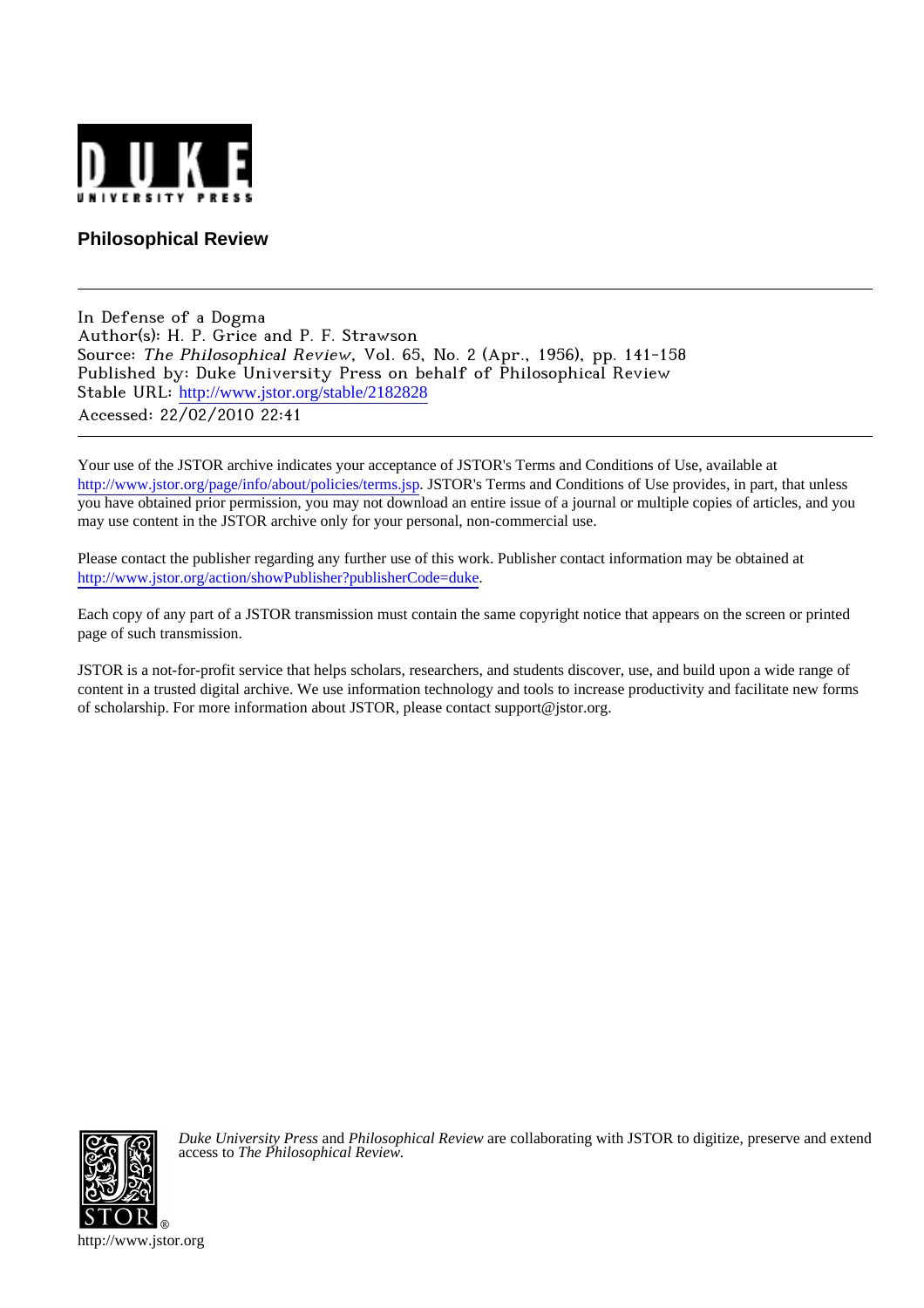## **IN DEFENSE OF A DOGMA**

**TN HIS article "Two Dogmas of Empiricism,"' Professor [Quine advances a number of criticisms of the supposed distinction between analytic and synthetic statements, and of other associated notions. It is, he says, a distinction which he rejects.2 We wish to show that his criticisms of the distinction do not justify his rejection of it.** 

**There are many ways in which a distinction can be criticized, and more than one in which it can be rejected. It can be criticized for not being a sharp distinction (for admitting of cases which do not fall clearly on either side of it); or on the ground that the terms in which it is customarily drawn are ambiguous (have more than one meaning); or on the ground that it is confused (the different meanings being habitually conflated). Such criticisms alone would scarcely amount to a rejection of the distinction. They would, rather, be a prelude to clarification. It is not this sort of criticism which Quine makes.** 

**Again, a distinction can be criticized on the ground that it is not useful. It can be said to be useless for certain purposes, or useless altogether, and, perhaps, pedantic. One who criticizes in this way may indeed be said to reject a distinction, but in a sense which also requires him to acknowledge its existence. He simply declares he can get on without it. But Quine's rejection of the analytic-synthetic distinction appears to be more radical than this. He would certainly say he could get on without the distinction, but not in a sense which would commit him to acknowledging its existence.** 

**Or again, one could criticize the way or ways in which a distinction is customarily expounded or explained on the ground that these explanations did not make it really clear. And Quine certainly makes such criticisms in the case of the analyticsynthetic distinction.** 

**<sup>1</sup>W. V. 0. Quine, From a Logical Point qf View (Cambridge, Mass., I953), pp. 20-46. All references are to page numbers in this book.** 

**<sup>2</sup>Page 46.**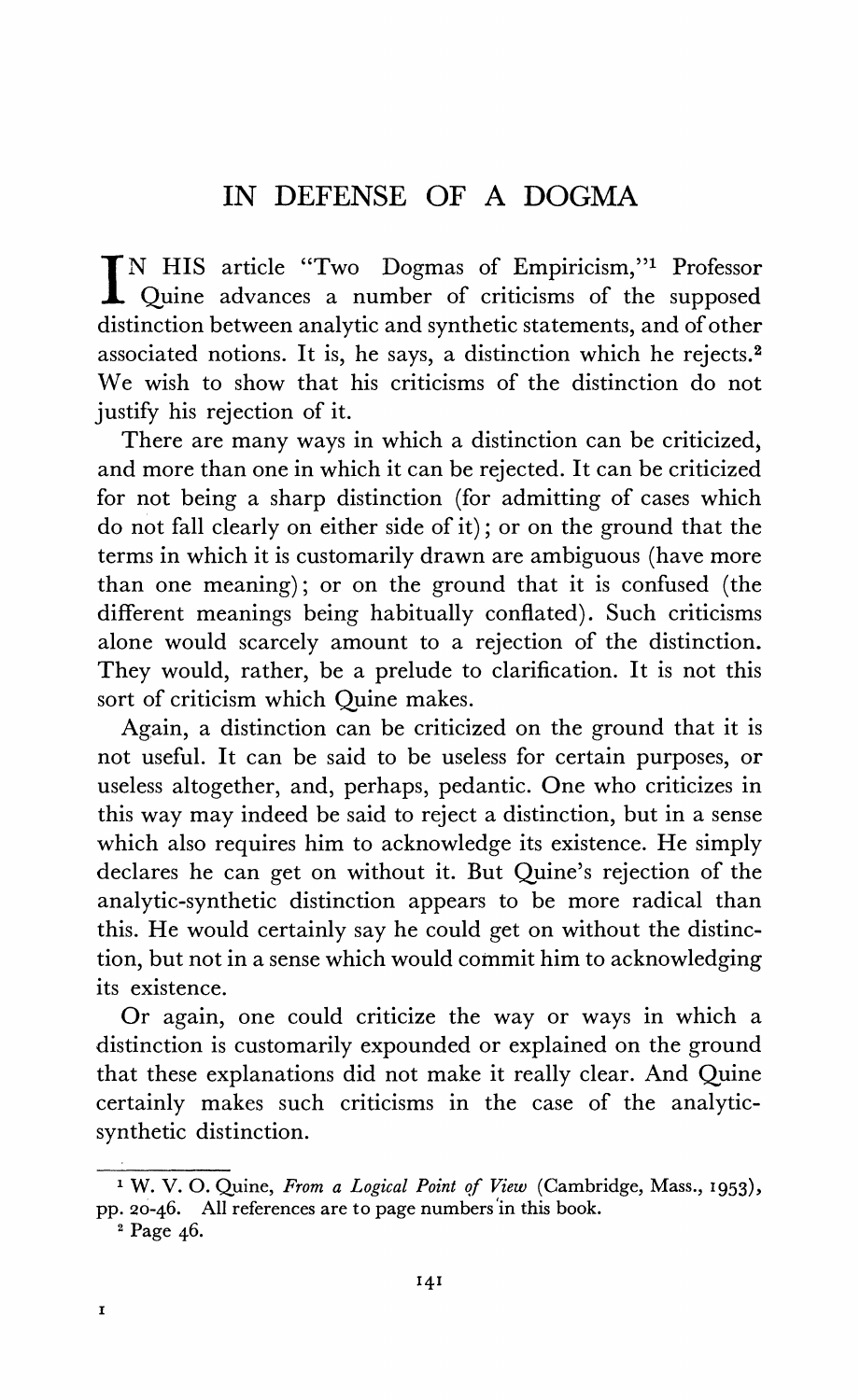But he does, or seems to do, a great deal more. He declares, or seems to declare, not merely that the distinction is useless or inadequately clarified, but also that it is altogether illusory, that the belief in its existence is a philosophical mistake. "That there is such a distinction to be drawn at all," he says, "is an unempirical dogma of empiricists, a metaphysical article of faith."<sup>3</sup> It is the existence of the distinction that he here calls in question: so his rejection of it would seem to amount to a denial of its existence.

Evidently such a position of extreme skepticism about a distinction is not in general justified merely by criticisms, however just in themselves, of philosophical attempts to clarify it. There are doubtless plenty of distinctions, drawn in philosophy and outside it, which still await adequate philosophical elucidation, but which few would want on this account to declare illusory. Ouine's article, however, does not consist wholly, though it does consist largely, in criticizing attempts at elucidation. He does try also to diagnose the causes of the belief in the distinction, and he offers some positive doctrine, acceptance of which he represents as incompatible with this belief. If there is any general prior presumption in favor of the existence of the distinction, it seems that **Ouine's radical rejection of it must rest quite heavily on this part** of his article, since the force of any such presumption is not even **supported.**  paircu by pimosophical ianuites to clarify a distinction se supported.<br>Is there such a presumption in favor of the distinction's exist-

ence? Prima facie, it must be admitted that there is. An appeal to philosophical tradition is perhaps unimpressive and is certainly unnecessary. But it is worth pointing out that Quine's objection is not simply to the words "analytic" and "synthetic," but to a distinction which they are supposed to express, and which at different times philosophers have supposed themselves to be expressing by means of such pairs of words or phrases as "necessary" and "contingent," "a priori" and "empirical," "truth of reason" and "truth of fact"; so Quine is certainly at odds with a philosophical tradition which is long and not wholly disreputable. But there is no need to appeal only to tradition; for there is also **present practice. We can appeal, that is, to the fact that those** 

<sup>&</sup>lt;sup>3</sup> Page 37.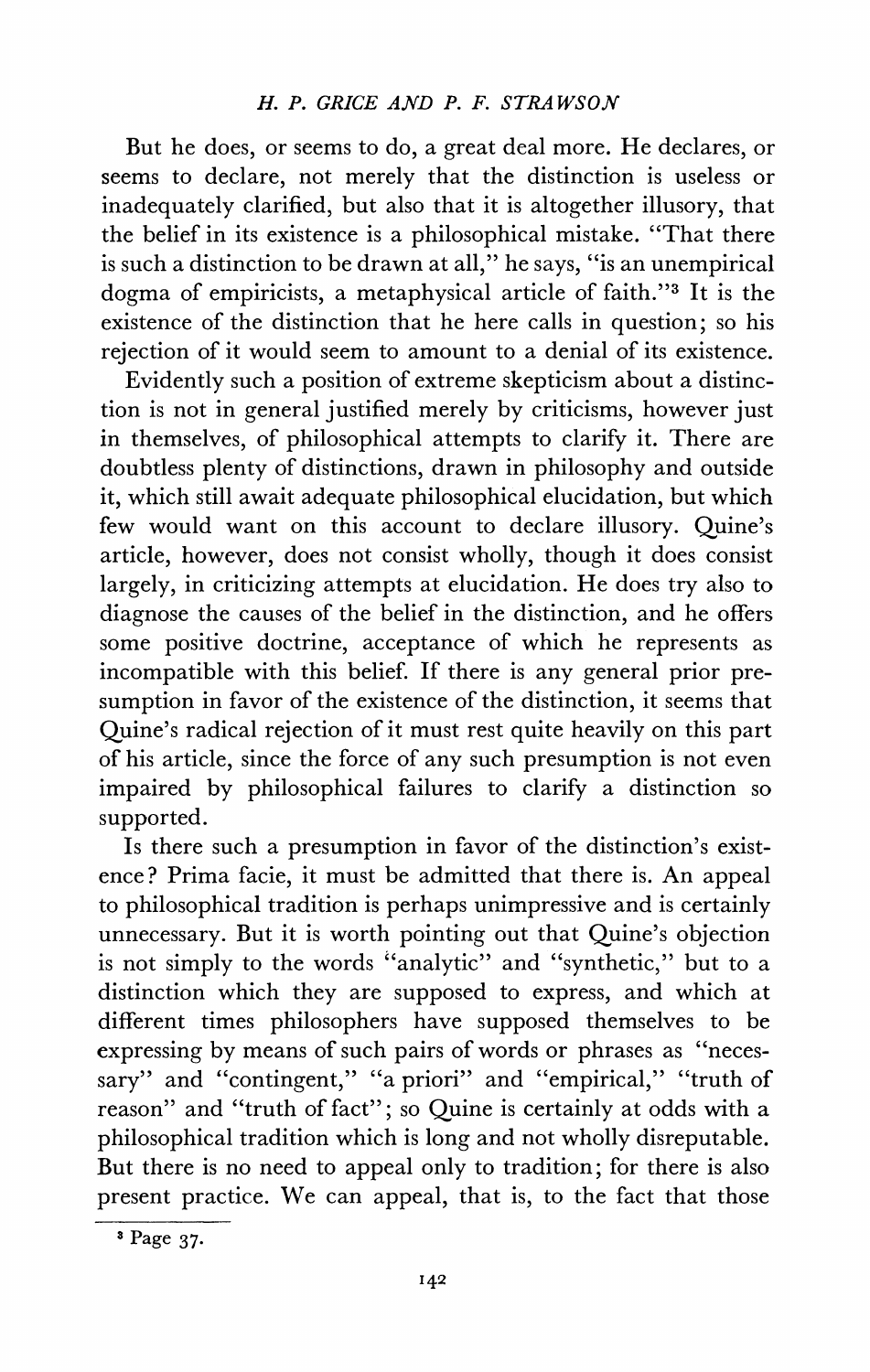who use the terms "analytic" and "synthetic" do to a very considerable extent agree in the applications they make of them. They apply the term "analytic" to more or less the same cases, withhold it from more or less the same cases, and hesitate over more or less the same cases. This agreement extends not only to cases which they have been *taught* so to characterize, but to new cases. In short, "analytic" and "synthetic" have a more or less established philosophical use; and this seems to suggest that it is absurd, even senseless, to say that there is no such distinction. For, in general, if a pair of contrasting expressions are habitually and generally used in application to the same cases, where these cases do not form a closed list, this is a sufficient condition for saying that there are *kinds* of cases to which the expressions apply; and nothing more is needed for them to mark a distinction.

In view of the possibility of this kind of argument, one may begin to doubt whether Quine really holds the extreme thesis which his words encourage one to attribute to him. It is for this reason that we made the attribution tentative. For on at least one natural interpretation of this extreme thesis, when we say of something true that it is analytic and of another true thing that it is synthetic, it simply never is the case that we thereby mark a distinction between them. And this view seems terribly difficult to reconcile with the fact of an established philosophical usage (i.e., of general agreement in application in an open class). For this reason, Ouine's thesis might be better represented not as the thesis that there is *no difference at all* marked by the use of these expressions, but as the thesis that the nature of, and reasons for. the difference or differences are totally misunderstood by those who use the expressions, that the stories they tell themselves *about* the difference are full of illusion.

We think Quine might be prepared to accept this amendment. If so, it could, in the following way, be made the basis of something like an answer to the argument which prompted it. Philosophers are notoriously subject to illusion, and to mistaken theories. Suppose there were a particular mistaken theory about language or knowledge, such that, seen in the light of this theory, some statements (or propositions or sentences) appeared to have a characteristic which no statements really have, or even, perhaps,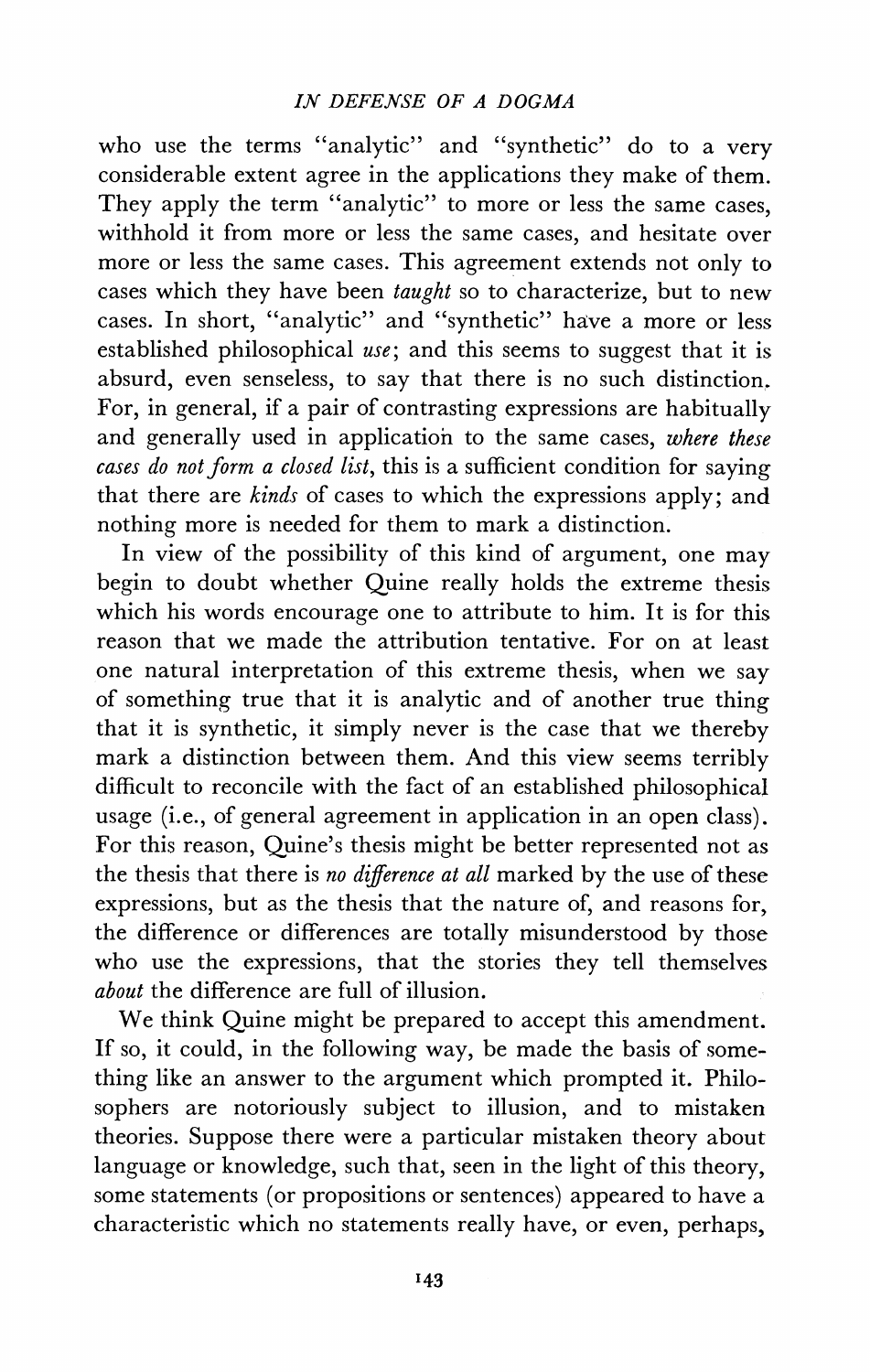which it does not make sense to suppose that any statement has, and which no one who was not consciously or subconsciously influenced by this theory would ascribe to any statement. And suppose that there were other statements which, seen in this light, did not appear to have this characteristic, and others again which presented an uncertain appearance. Then philosophers who were under the influence of this theory would tend to mark the supposed presence or absence of this characteristic by a pair of contrasting expressions, say "analytic" and "synthetic." Now in these circumstances it still could not be said that there was no distinction at all being marked by the use of these expressions, for there would be at least the distinction we have just described (the distinction, namely, between those statements which appeared to have and those which appeared to lack a certain characteristic), and there might well be other assignable differences too, which would account for the difference in appearance; but it certainly could be said that the difference these **expanding by the use of the philosophers supposed themselves to be marking by the use of the** expressions simply did not exist, and perhaps also (supposing the characteristic in question to be one which it was absurd to ascribe to any statement) that these expressions, as so used, were senseless or without meaning. We should only have to suppose that such a mistaken theory was very plausible and attractive, in order to reconcile the fact of an established philosophical usage for a pair of contrasting terms with the claim that the distinction which the terms purported to mark did not exist at all, though not with the claim that there simply did not exist a difference of any kind between the classes of statements so characterized. We think that the former claim would probably be sufficient for Quine's purposes. But to establish such a claim on the sort of grounds we have indicated evidently requires a great deal more argument than is involved in showing that certain explanations of a term do not measure up to certain requirements of adequacy in philosophical clarification—and not only more argument, but argument of a very different kind. For it would surely be too harsh to maintain that the *general* presumption is that philosophical distinctions embody the kind of illusion we have described. On the whole, it seems that philosophers are prone to

144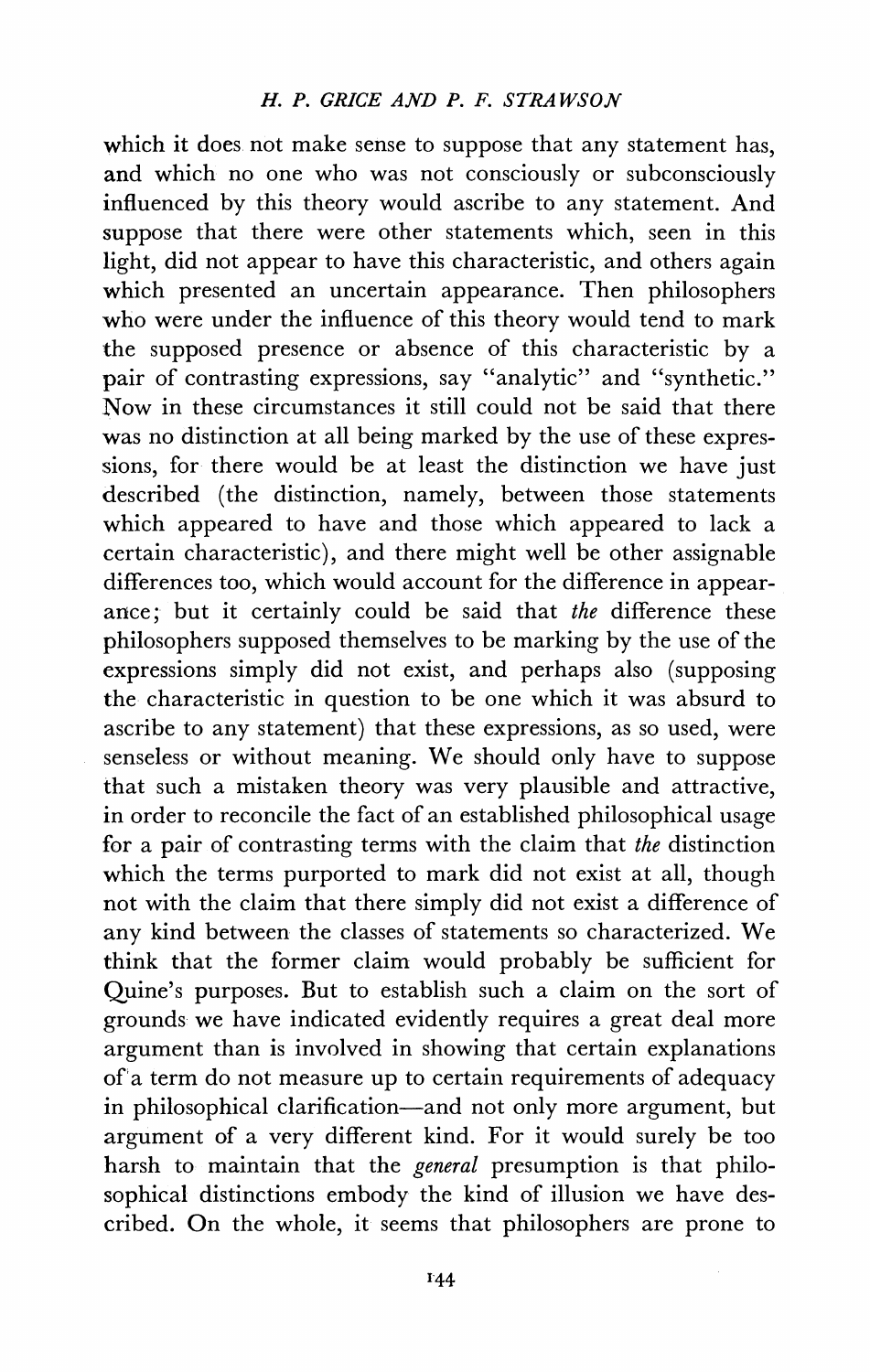make too few distinctions rather than too many. It is their **spurious.**  *Solutions*, faince than their thometions, which tend to be spurious.<br>So far we have argued as if the prior presumption in favor

of the existence of the distinction which Quine questions rested solely on the fact of an agreed *philosophical* usage for the terms "analytic" and "synthetic." A presumption with only this basis could no doubt be countered by a strategy such as we have just outlined. But, in fact, if we are to accept Ouine's account of the matter, the presumption in question is not only so based. For among the notions which belong to the analyticity-group is one which Quine calls "cognitive synonymy," and in terms of which he allows that the notion of analyticity could at any rate be formally explained. Unfortunately, he adds, the notion of cognitive synonymy is just as unclarified as that of analyticity. To say that two expressions  $x$  and  $y$  are cognitively synonymous seems to correspond, at any rate roughly, to what we should ordinarily express by saying that  $x$  and  $y$  have the same meaning or that  $x$  means the same as  $y$ . If Quine is to be consistent in his adherence to the extreme thesis, then it appears that he must maintain not only that the distinction we suppose ourselves to be marking by the use of the terms "analytic" and "synthetic" does not exist, but also that the distinction we suppose ourselves to be marking by the use of the expressions "means the same as," "does not mean the same as" does not exist either. At least, he must maintain this insofar as the notion of *meaning the same as*, in its application to predicate-expressions, is supposed to differ from and go beyond the notion of *being true of just the same objects as*. (This latter notion—which we might call that of "coextensionality"—he is prepared to allow to be intelligible, though, as he rightly says, it is not sufficient for the explanation of analyticity.) Now since he cannot claim this time that the pair of expressions in question (viz., "means the same," "does not mean the same") is the special property of philosophers, the strategy outlined above of countering the presumption in favor of their marking a genuine distinction is not available here (or is at least enormously less plausible). Yet the denial that the distinction (taken as different from the distinction between the coextensional and the non-

145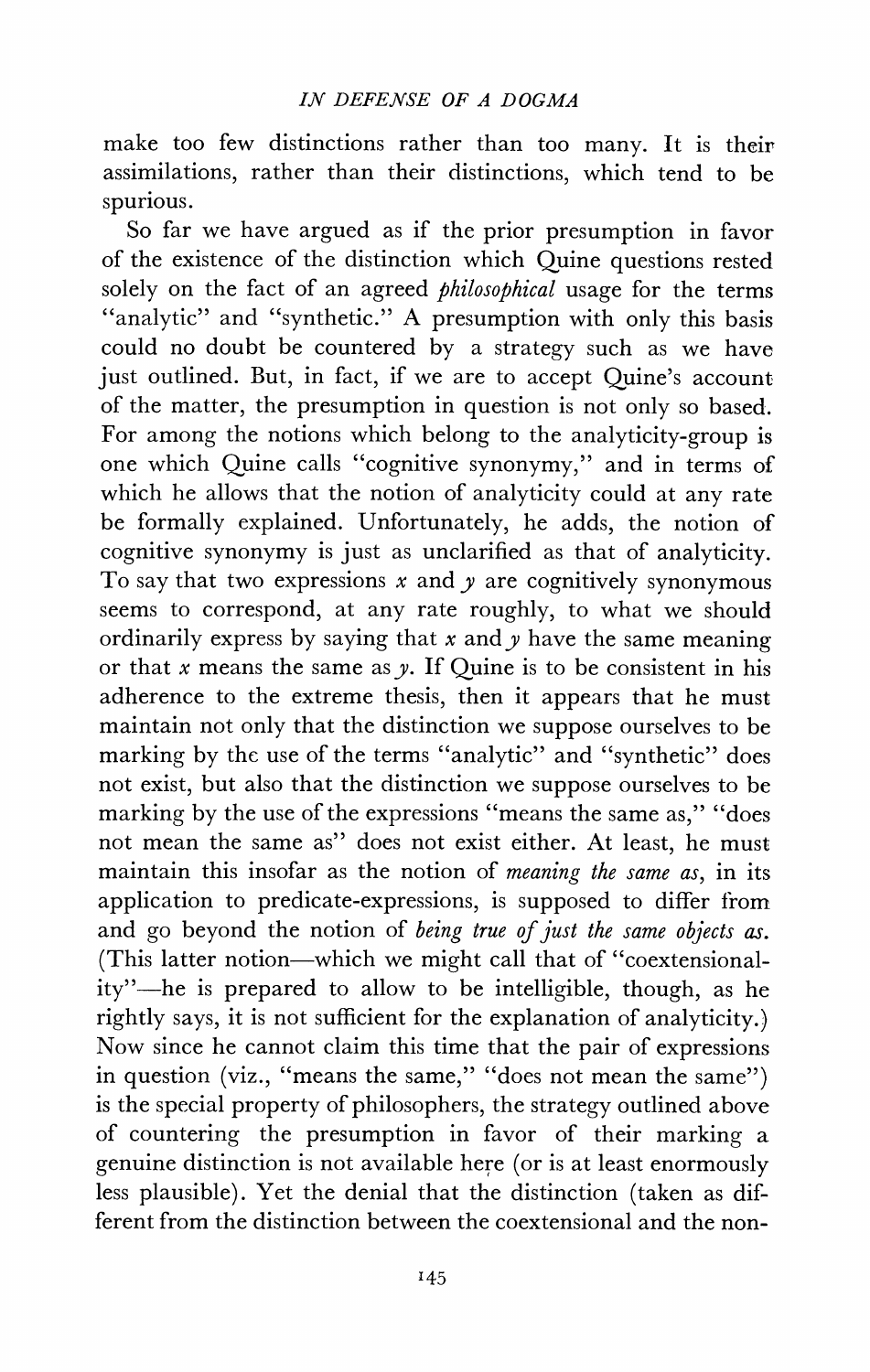coextensional) really exists, is extremely paradoxical. It involves saying, for example, that anyone who seriously remarks that "bachelor" means the same as "unmarried man" but that "creature with kidneys" does not mean the same as "creature" with a heart"-supposing the last two expressions to be coextensional—either is not in fact drawing attention to any distinction at all between the relations between the members of each pair of expressions *or* is making a philosophical mistake about the nature of the distinction between them. In either case, what he says, taken as he intends it to be taken, is senseless or absurd. More generally, it involves saying that it is always senseless or absurd to make a statement of the form "Predicates  $x$  and  $y$  in fact apply to the same objects, but do not have the same meaning." But the paradox is more violent than this. For we frequently talk of the **expressions** of relations of synonymy between kinds of expressions-e.g., conjunctions, particles of many kinds, whole sentences—where there does not appear to be any obvious substitute for the ordinary notion of synonymy, in the way in which coextensionality is said to be a substitute for synonymy of predicates. Is all such talk meaningless? Is all talk of correct or incorrect *translation* of sentences of one language into sentences of another meaningless? It is hard to believe that it is. But if we do successfully make the effort to believe it, we have still harder renunciations before us. If talk of sentence-synonymy is meaningless, then it seems that talk of sentences having a meaning at all must be meaningless too. For if it made sense to talk of a sentence having a meaning, or meaning something, then presumably it would make sense to ask "What does it mean?" And if it made sense to ask "What does it mean?" of a sentence, then sentencesynonymy could be roughly defined as follows: Two sentences are synonymous if and only if any true answer to the question "What does it mean?" asked of one of them, is a true answer to the same question, asked of the other. We do not, of course, claim any clarifying power for this definition. We want only to point out that if we are to give up the notion of sentence-synonymy as senseless, we must give up the notion of sentence-significance (of a sentence having meaning) as senseless too. But then perhaps we might as well give up the notion of sense.-- It seems clear that we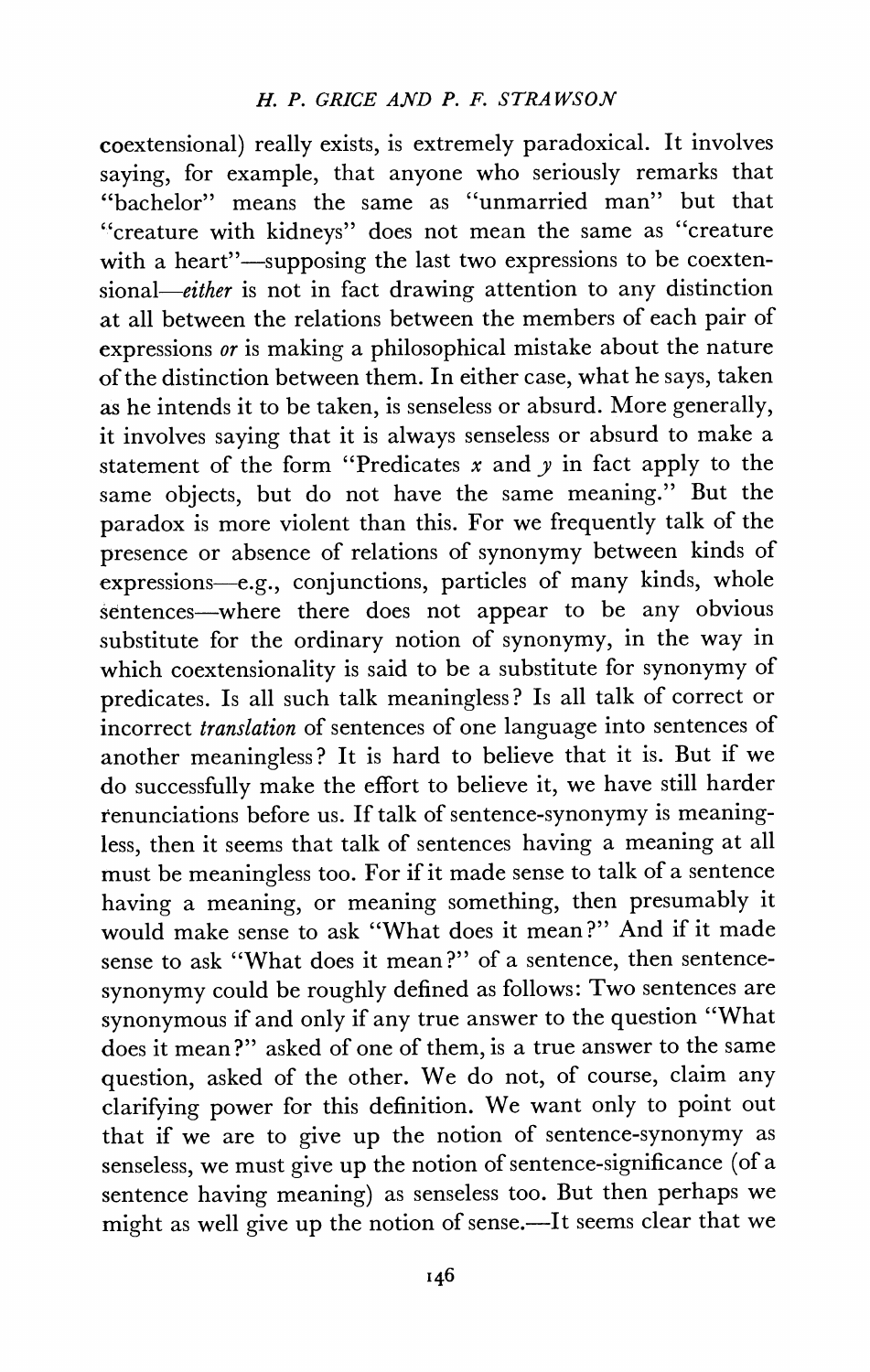have here a typical example of a philosopher's paradox. Instead of examining the actual use that we make of the notion of *mean*ing the same, the philosopher measures it by some perhaps inappropriate standard (in this case some standard of clarifiability), and prince standard (in this cas value it has short or this standard, or seems to do so, defines its a strong presumption in  $\frac{1}{n}$ favor of the exist in the exists of the distinction in We have argued so far that there is a strong presumption in

favor of the existence of the distinction, or distinctions, which Quine challenges-a presumption resting both on philosophical and on ordinary usage—and that this presumption is not in the least shaken by the fact, if it is a fact, that the distinctions in question have not been, in some sense, adequately clarified. **clarification is.**  In permaps time to hook at what Quine's houton or aucquate clarification is.<br>The main theme of his article can be roughly summarized

as follows. There is a certain circle or family of expressions, of which "analytic" is one, such that if any one member of the circle could be taken to be satisfactorily understood or explained, then other members of the circle could be verbally, and hence satisfactorily, explained in terms of it. Other members of the family are: "self-contradictory" (in a broad sense), "necessary," "synonymous," "semantical rule," and perhaps (but again in a broad sense) "definition." The list could be added to. Unfortunately each member of the family is in as great need of explanation as any other. We give some sample quotations: "The notion of self-contradictoriness (in the required broad sense of inconsistency) stands in exactly the same need of clarification as does the notion of analyticity itself."<sup>4</sup> Again, Quine speaks of "a notion of synonymy which is in no less need of clarification than analyticity itself."<sup>5</sup> Again, of the adverb "necessarily," as a candidate for use in the explanation of synonymy, he says, "Does the adverb *really make sense?* To suppose that it does is to suppose that we have already *made satisfactory sense* of 'analytic.'"<sup>6</sup> To make "satisfactory sense" of one of these expressions would seem to involve two things. (1) It would seem to involve providing an explanation which does not incorporate any expression belonging to the family-circle. (2) It would seem that the explanation

 $4 \text{ Page } 20.$   $5 \text{ Page } 23.$ <sup>6</sup> Page 30, our italics.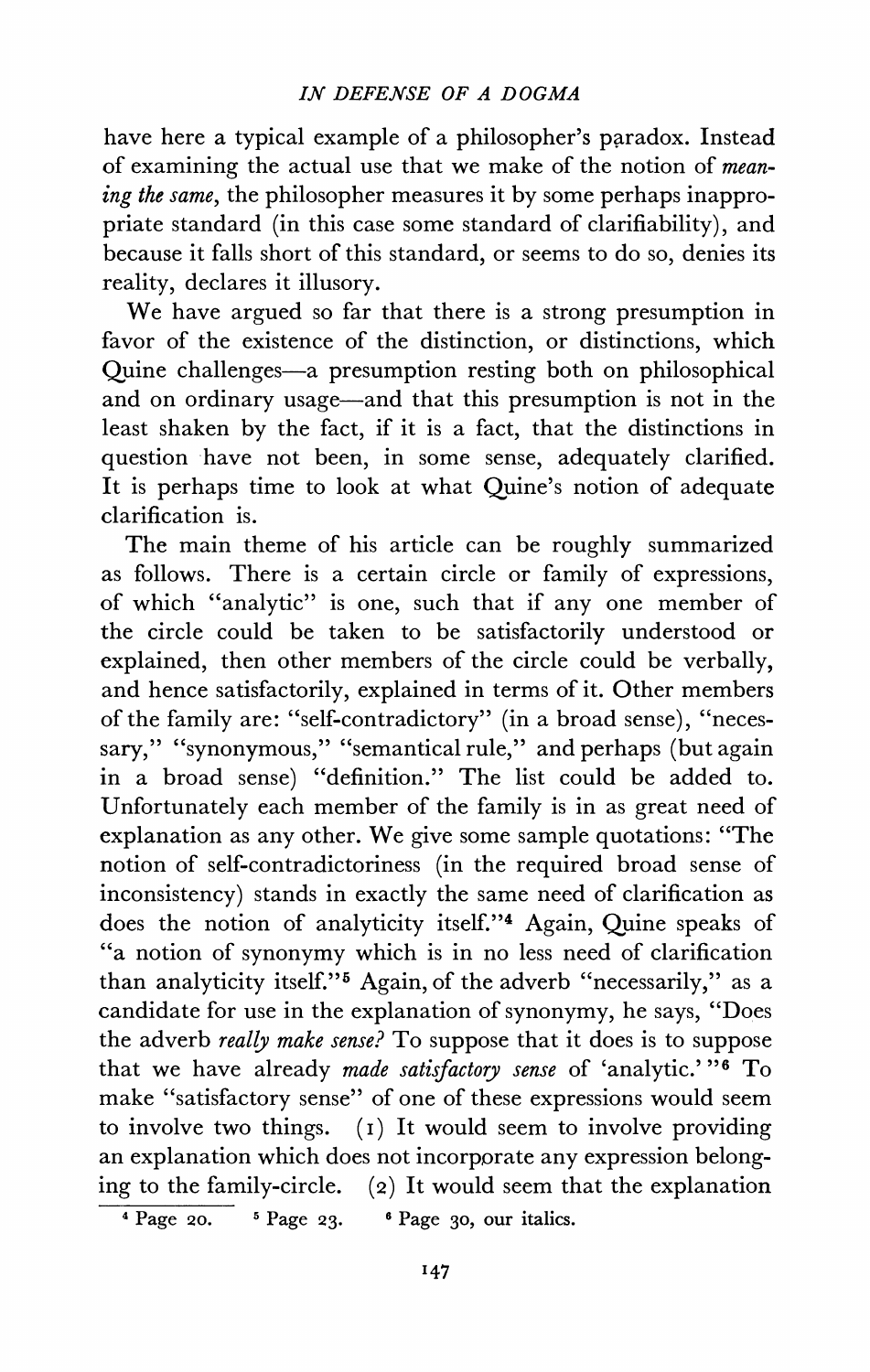provided must be of the same general character as those rejected explanations which do incorporate members of the familycircle (i.e., it must specify some feature common and peculiar to all cases to which, for example, the word "analytic" is to be applied; it must have the same general form as an explanation beginning, "a statement is analytic if and only if  $\ldots$ "). It is true that Ouine does not explicitly state the second requirement; but since he does not even consider the question whether any other kind of explanation would be relevant, it seems reasonable to attribute it to him. If we take these two conditions together, and generalize the result, it would seem that Quine requires of a satisfactory explanation of an expression that it should take the form of a pretty strict definition but should not make use of any member of a group of interdefinable terms to which the expression belongs. We may well begin to feel that a satisfactory explanation is hard to come by. The other element in Quine's position is one we have already commented on in general, before enquiring what (according to him) is to count as a satisfactory explanation. It is the step from "We have not made satisfactory **make sense."**  It would a sausiactory explanation, or  $\lambda$  to  $\lambda$  does not make sense."<br>It would seem fairly clearly unreasonable to insist *in general* 

that the availability of a satisfactory explanation in the sense sketched above is a necessary condition of an expression's making sense. It is perhaps dubious whether *any* such explanations can *ever* be given. (The hope that they can be is, or was, the hope of reductive analysis in general.) Even if such explanations can be given in some cases, it would be pretty generally agreed that there other cases in which they cannot. One might think, for example, of the group of expressions which includes "morally wrong," "blameworthy," "breach of moral rules," etc.; or of the group which includes the propositional connectives and the words "true" and "false," "statement," "fact," "denial," "assertion." Few people would want to say that the expressions belonging to either of these groups were senseless on the ground that they have not been formally defined (or even on the ground that it was impossible formally to define them) except in terms of members of the same group. It might, however, be said that while the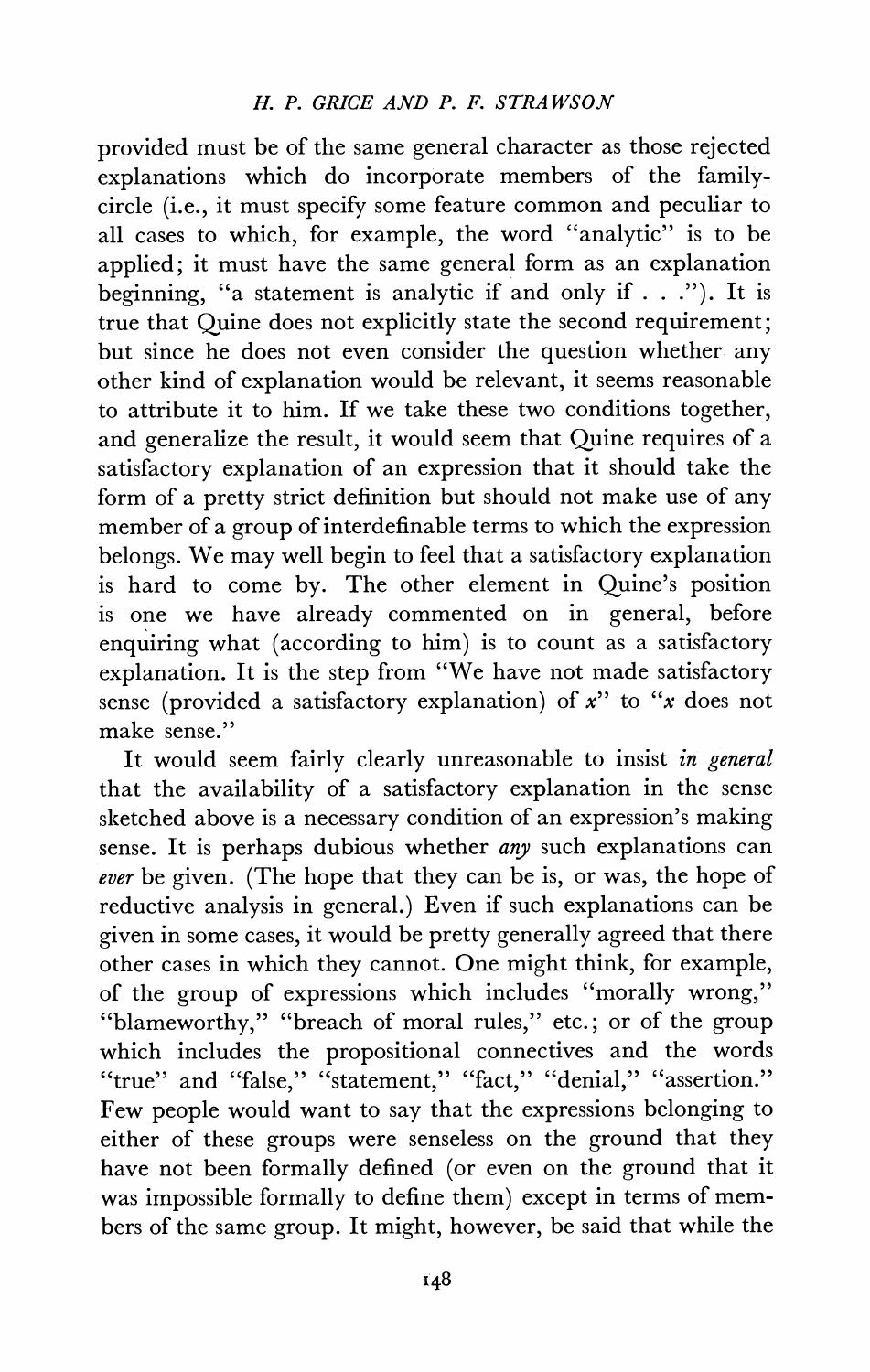unavailability of a satisfactory explanation in the special sense described was not a *generally* sufficient reason for declaring that a given expression was senseless, it was a sufficient reason in the case of the expressions of the analyticity group. But anyone who said this would have to advance a reason for discriminating in this way against the expressions of this group. The only plausible reason for being harder on these expressions than on others is a refinement on a consideration which we have already had before us. It starts from the point that "analytic" and "synthetic" themselves are technical philosophical expressions. To the rejoinder that other expressions of the family concerned, such as "means the same as" or "is inconsistent with," or "self-contradictory," are not at all technical expressions, but are common property, the reply would doubtless be that, to qualify for inclusion in the family circle, these expressions have to be used in specially adjusted and precise senses (or pseudo-senses) which they do not ordinarily possess. It is the fact, then, that all the terms belonging to the circle are *either* technical terms *or* ordinary terms used in specially adjusted senses, that might be held to justify us in being particularly suspicious of the claims of members of the circle to have any sense at all, and hence to justify us in requiring them to pass a test for significance which would admittedly be too stringent if generally applied. This point has some force, though we doubt if the special adjustments spoken of are in every case as considerable as it suggests. (This seems particularly doubtful in the case of the word "inconsistent"-a perfectly good member of the nontechnician's meta-logical vocabulary.) But though the point has some force, it does not have whatever force would be required to justify us in insisting that the expressions concerned should pass exactly that test for significance which is in question. The fact, if it is a fact, that the expressions cannot be explained in precisely the way which Quine seems to require, does not mean that they cannot be explained at all. There is no heed to try to pass them off as expressing innate ideas. They can be and are explained, though in other and less formal ways than that which Ouine considers. (And the fact that they are so explained fits with the facts, first, that there is a generally agreed philosophical use for them, and second, that this use is technical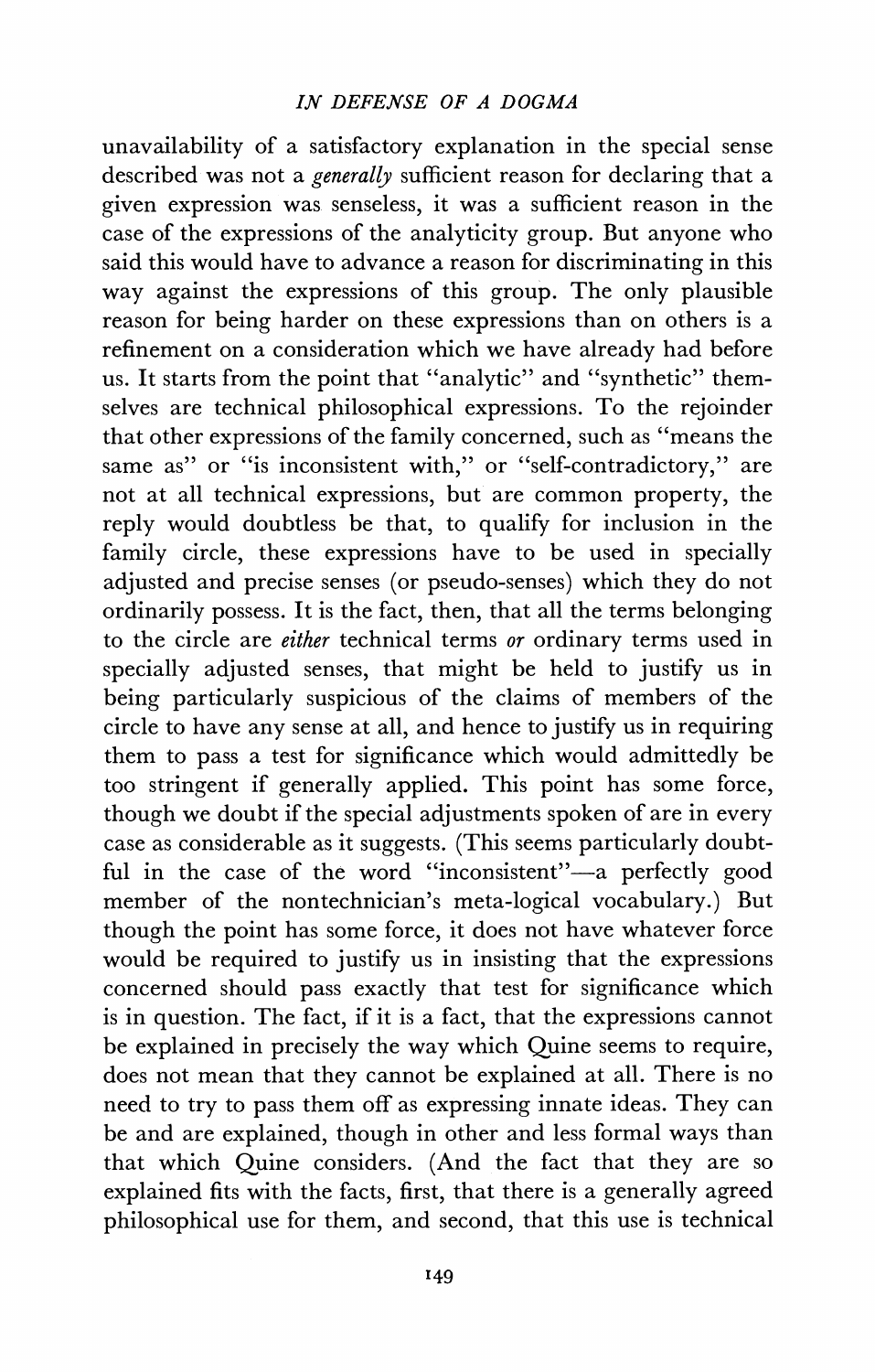or specially adjusted.) To illustrate the point briefly for one member of the analyticity family. Let us suppose we are trying to explain to someone the notion of *logical impossibility* (a member of the family which Quine presumably regards as no clearer than any of the others) and we decide to do it by bringing out the contrast between logical and natural (or causal) impossibility. We might take as our examples the logical impossibility of a child of three's being an adult, and the natural impossibility of a child of three's understanding Russell's Theory of Types. We might instruct our pupil to imagine two conversations one of which begins by someone (X) making the claim:

 $\mu$  i)  $\mu$   $\mathbf{W}$  neighbor's three-year-old "My neighbor's three-year-old child understands Russell's Theory of Types,"

and the other of which begins by someone (Y) making the claim: (I') "My neighbor's three-year-old child is an adult."

**a hyperbole:**  fuld not be mappropriate to repry to 2x, taking the ren

 $\frac{1}{2}$   $\frac{1}{2}$   $\frac{1}{2}$   $\frac{1}{2}$   $\frac{1}{2}$   $\frac{1}{2}$   $\frac{1}{2}$   $\frac{1}{2}$   $\frac{1}{2}$   $\frac{1}{2}$   $\frac{1}{2}$   $\frac{1}{2}$   $\frac{1}{2}$   $\frac{1}{2}$   $\frac{1}{2}$   $\frac{1}{2}$   $\frac{1}{2}$   $\frac{1}{2}$   $\frac{1}{2}$   $\frac{1}{2}$   $\frac{1}{2}$   $\frac{1}{2}$   $(2)$  **T** for incall the efficiency is a particularly dright late.

If X were to say:<br>(3) "No, I mean what I say—he really does understand it," one might be inclined to reply:

 $(4)$  "I don't believe you—the thing's impossible."

But if the child were then produced, and did (as one knows he would not) expound the theory correctly, answer questions on it, criticize it, and so on, one would in the end be forced to acknowledge that the claim was literally true and that the child was a prodigy. Now consider one's reaction to Y's claim. To begin with, it might be somewhat similar to the previous case. One might say:

*format*  $\begin{pmatrix} 2 & 1 \\ 1 & 2 \end{pmatrix}$ for his age."<br>If Y replies:

*we define*:  $\frac{1}{2}$  $(3)$  **Propriet mean what I** say,

we might reply:<br>(4') "Perhaps you mean that he won't grow any more, or that he's a sort of freak, that he's already fully deve-**Y replies: (5') "No, he's not a freak, he's just an adult."** 

(5<sup>'</sup>) "No, he's not a freak, he's just an adult."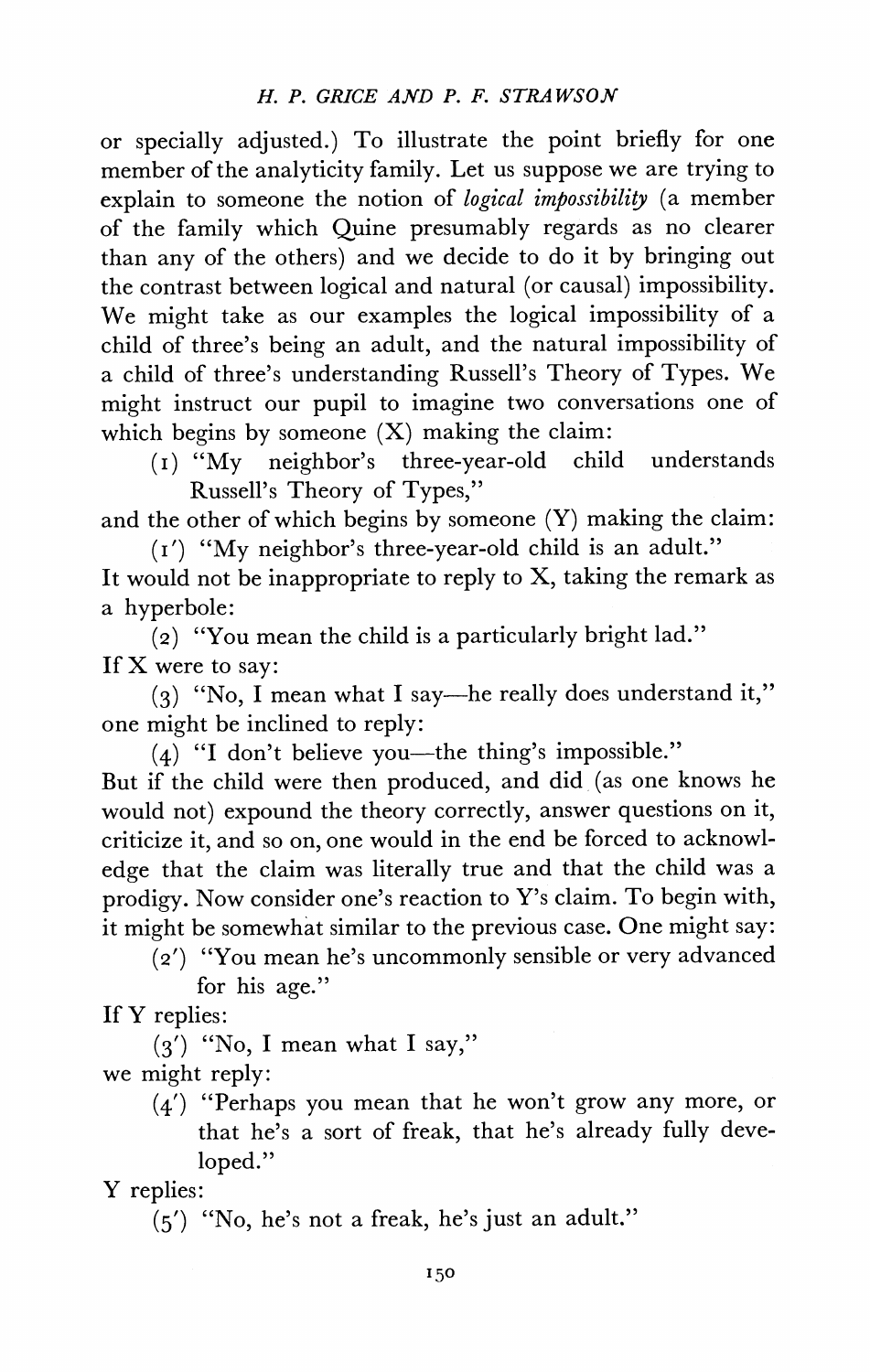At this stage—or possibly if we are patient, a little later—we shall be inclined to say that we just don't understand what Y is saying, and to suspect that he just does not know the meaning of some of the words he is using. For unless he is prepared to admit that he is using words in a figurative or unusual sense, we shall say, not that we don't believe him, but that his words have *no* sense. And whatever kind of creature is ultimately produced for our inspection, it will not lead us to say that what Y said was literally true, but at most to say that we now see what he meant. As a summary of the difference between the two imaginary conversations, we might say that in both cases we would tend to begin by supposing that the other speaker was using words in a figurative or unusual or restricted way; but in the face of his repeated claim to be speaking literally, it would be appropriate in the first case to say that we did not believe him and in the second case to say that we did not understand him. If, like Pascal, we thought it prudent to prepare against very long chances, we should in the first case know what to prepare for; in the second, we should have **We give the set of informal explanation** of  $\mathbf{A}$ 

We give this as an example of just one type of informal explanation which we might have recourse to in the case of one notion of the analyticity group. (We do not wish to suggest it is the only type.) Further examples, with different though connected types of treatment, might be necessary to teach our pupil the use of the notion of logical impossibility in its application to more complicated cases—if indeed he did not pick it up from the one case. Now of course this type of explanation does not yield a formal statement of necessary and sufficient conditions for the application of the notion concerned. So it does not fulfill one of the conditions which Quine seems to require of a satisfactory explanation. On the other hand, it does appear to fulfill the other. It breaks out of the family circle. The distinction in which we ultimately come to rest is that between not believing something and not understanding something; or between incredulity yielding to conviction, and incomprehension yielding to comprehension. It would be rash to maintain that *this* distinction does not need clarification; but it would be absurd to maintain that it does not exist. In the face of the availability of this informal type of explanation for the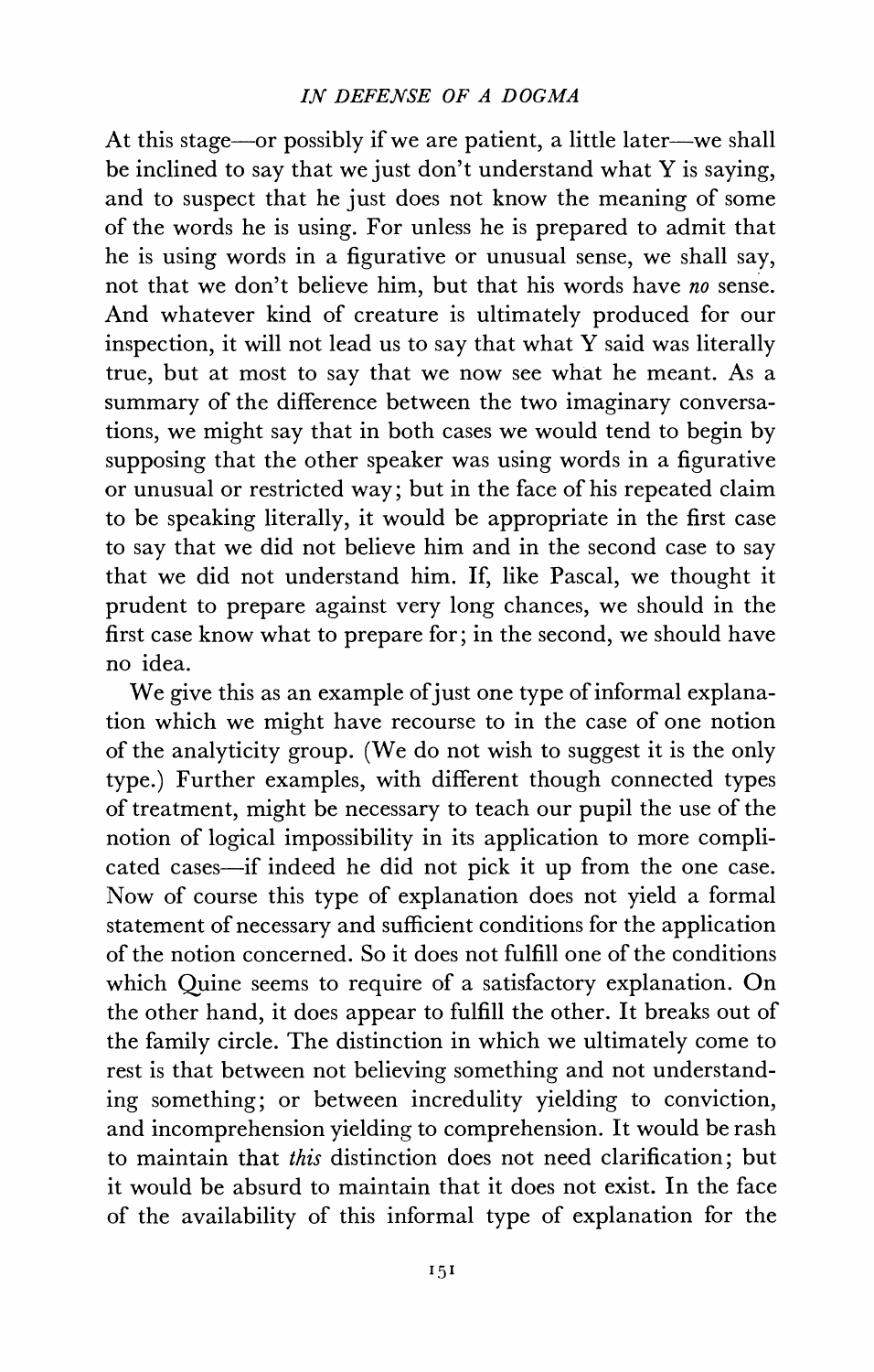## **H. P. GRICE AND P. F. STRAWSON**

notions of the analyticity group, the fact that they have not received another type of explanation (which it is dubious whether *the concessions ever* receive) seems a wholly inadequate ground for the conclusion that the notions are pseudo-notions, that the expressions which purport to express them have no sense. To say this is not to deny that it would be philosophically desirable, and a proper object of philosophical endeavor, to find a more illuminating general characterization of the notions of this group than any that has been so far given. But the question of how, if at all, this can be done is quite irrelevant to the question of whether or not the expressions which belong to the circle have an intelligible **use and mark genuine distinctions.** 

So far we have tried to show that sections 1 to 4 of Quine's article—the burden of which is that the notions of the analyticity group have not been satisfactorily explained-do not establish the extreme thesis for which he appears to be arguing. It remains to be seen whether sections  $\frac{1}{2}$  and  $\frac{1}{2}$ , in which diagnosis and positive theory are offered, are any more successful. But before we turn to them, there are two further points worth making which arise out of the first two sections.

(1) One concerns what Quine says about *definition* and *synonymy*. He remarks that definition does not, as some have supposed, "hold the key to synonymy and analyticity," since "definitionexcept in the extreme case of the explicitly conventional introduction of new notations-hinges on prior relations of synonymy."<sup>7</sup> But now consider what he says of these extreme cases. He says: "Here the definiendum becomes synonymous with the definiens simply because it has been expressly created for the purpose of being synonymous with the definiens. Here we have a really transparent case of synonymy created by definition; would that all species of synonymy were as intelligible." Now if we are to take these words of Quine seriously, then his position as a whole is incoherent. It is like the position of a man to whom we are trying to explain, say, the idea of one thing fitting into another thing, or two things fitting together, and who says: "I can understand what it means to say that one thing fits into another, or that two things fit together, in the case where one was specially made

 $7$  Page 27.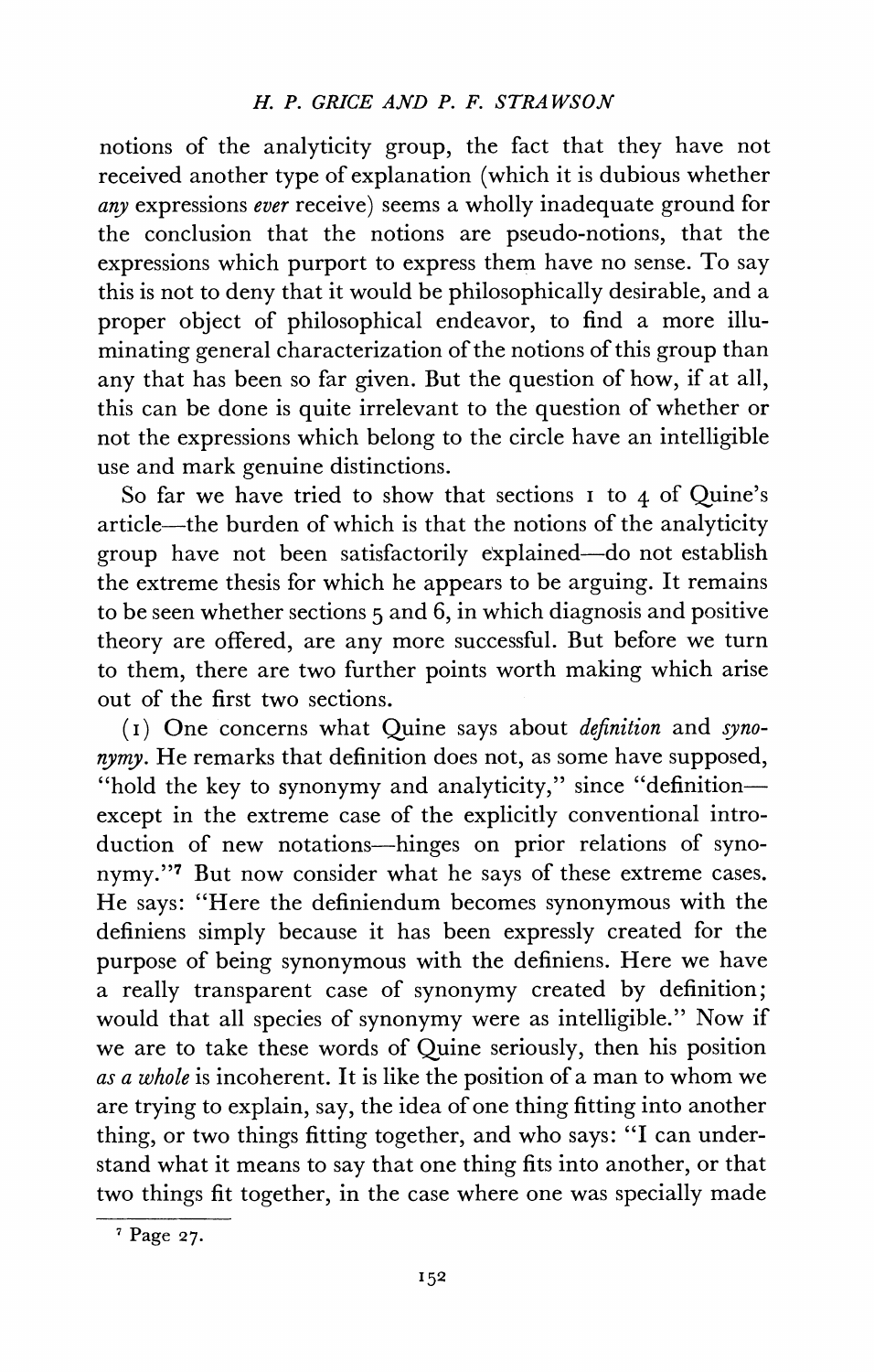to fit the other; but I cannot understand what it means to say this in any other case." Perhaps we should not take Quine's words here too seriously. But if not, then we have the right to ask him exactly what state of affairs he thinks *is* brought about by explicit definition, what relation between expressions *is* established by this procedure, and why he thinks it unintelligible to suggest that the same (or a closely analogous) state of affairs, or relation, should exist in the absence of this procedure. For our part, we should be inclined to take Ouine's words (or some of them) seriously, and reverse his conclusions; and maintain that the notion of synonymy by explicit convention would be unintelligible if the notion of synonymy by usage were not presupposed. There cannot be law where there is no custom, or rules where there are not practices (though perhaps we can understand better what a practice is by looking at a rule).

(2) The second point arises out of a paragraph on page 32 of **Ouine's book. We quote:** 

**is analytic. Now does my indecision over this example really betray an i** do not know whether the statement everything green is extended is analytic. Now does my indecision over this example really betray an incomplete understanding, an incomplete grasp, of the "meanings" of "green" and "extended"? I think not. The trouble is not with "green" or "extended," but with "analytic."

If, as Quine says, the trouble is with "analytic," then the trouble should doubtless disappear when "analytic" is removed. So let us remove it, and replace it with a word which Quine himself has contrasted favorably with "analytic" in respect of perspicuitythe word "true." Does the indecision at once disappear? We think not. The indecision over "analytic" (and equally, in this case, the indecision over "true") arises, of course, from a further indecision: viz., that which we feel when confronted with such questions as "Should we count a *point* of green light as *extended* or not?" As is frequent enough in such cases, the hesitation arises from the fact that the boundaries of application of words are not determined by usage in all possible directions. But the example Quine has chosen is particularly unfortunate for his thesis, in that it is only too evident that our hesitations are not *here* attributable to obscurities in "analytic." It would be possible to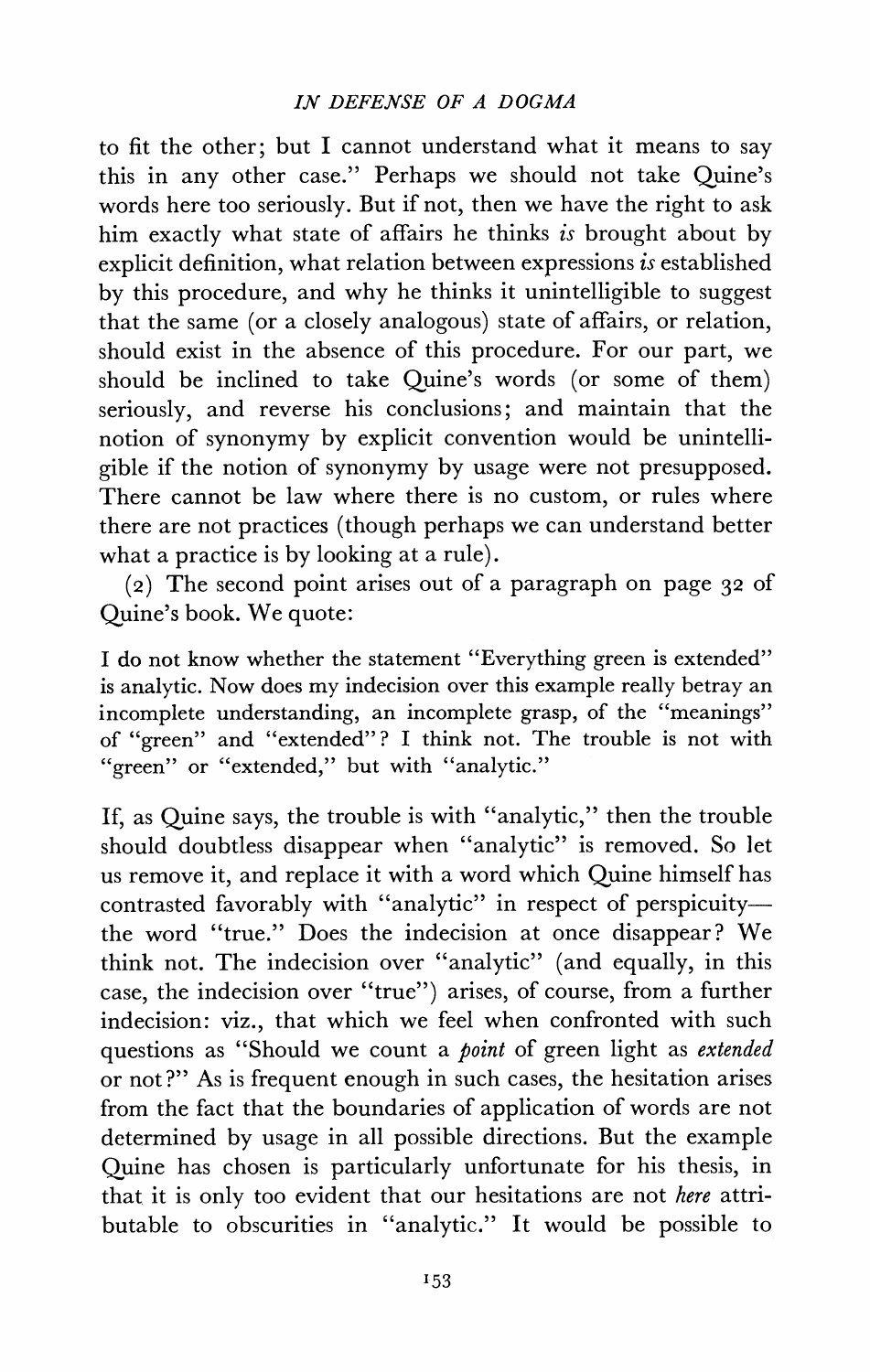choose other examples in which we should hesitate between "analytic" and "synthetic" and have few qualms about "true." But no more in these cases than in the sample case does the hesitation necessarily imply any obscurity in the notion of analyticity: since the hesitation would be sufficiently accounted for by the same or a similar kind of indeterminacy in the relations between the words occurring within the statement about which the question, whether it is analytic or synthetic, is raised.

Let us now consider briefly Quine's positive theory of the relations between the statements we accept as true or reject as false on the one hand and the "experiences" in the light of which we do this accepting and rejecting on the other. This theory is boldly sketched rather than precisely stated.<sup>8</sup> We shall merely extract from it two assertions, one of which Quine clearly takes to be incompatible with acceptance of the distinction between analytic and synthetic statements, and the other of which he regards as barring one way to an explanation of that distinction. We shall seek to show that the first assertion is not incompatible with acceptance of the distinction, but is, on the contrary, most intelligibly interpreted in a way quite consistent with it, and that the second assertion leaves the way open to just the kind of **are the following:**  planation which gaine thinks it precides. The two assertions are the following:<br>(1) It is an illusion to suppose that there is any class of accepted

statements the members of which are in principle "immune from revision" in the light of experience, i.e., any that we accept as true and must continue to accept as true whatever happens.

 $\alpha$ ) It is an illusion to suppose that an individual statement. taken in isolation from its fellows, can admit of confirmation or disconfirmation at all. There is no particular statement such that a particular experience or set of experiences decides once for all whether that statement is true or false, independently of our attitudes to all other statements.

The apparent connection between these two doctrines may be summed up as follows. Whatever our experience may be, it is in principle possible to hold on to, or reject, any particular statement we like, so long as we are prepared to make extensive enough

<sup>&</sup>lt;sup>8</sup> Cf. pages 37-46.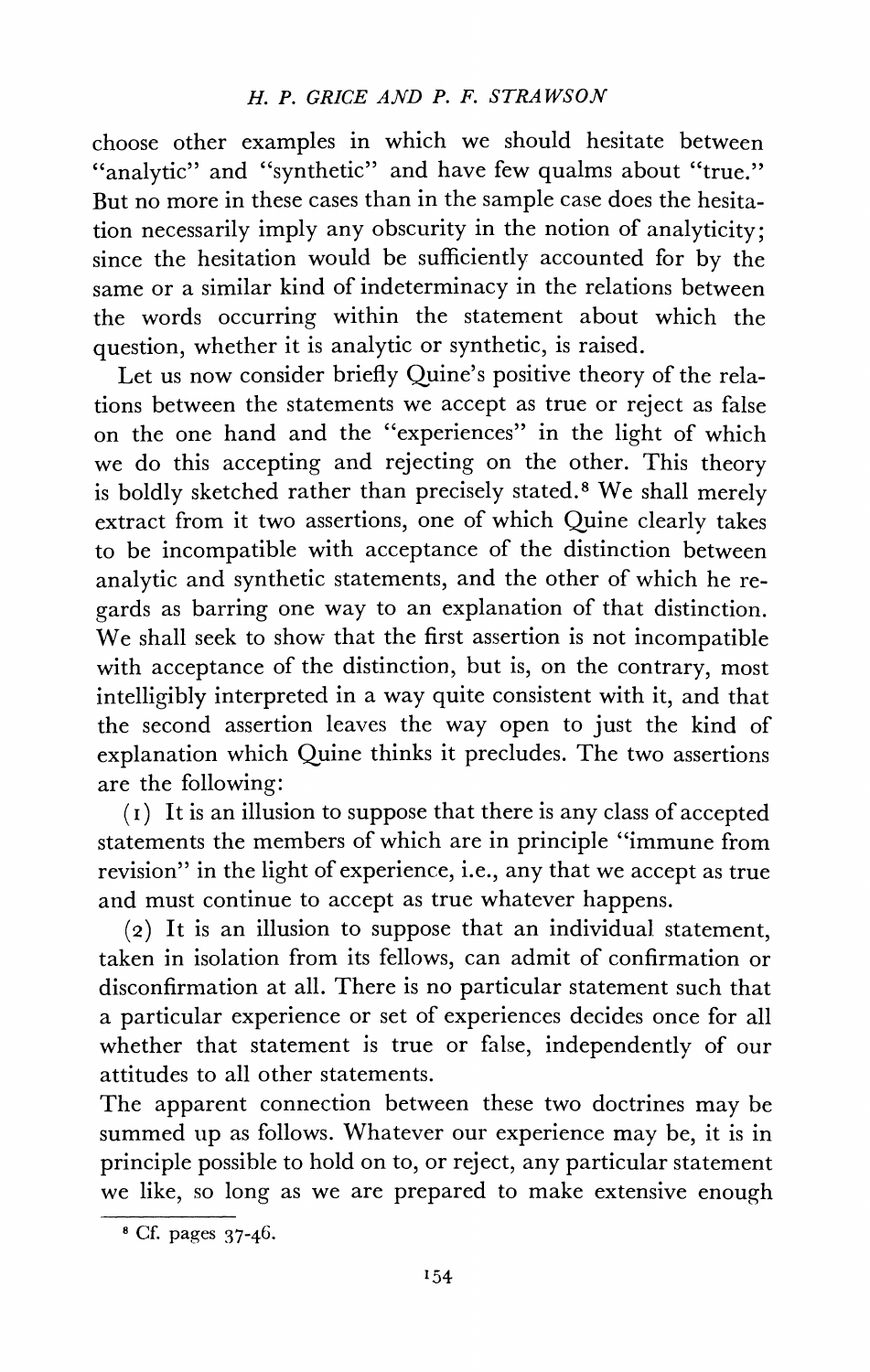revisions elsewhere in our system of beliefs. In practice our choices are governed largely by considerations of convenience: we wish our system to be as simple as possible, but we also wish disturbances to it, as it exists, to be as small as possible.

The apparent relevance of these doctrines to the analytic**second.**  (i) Since the interest to suppose the the three case, i.es so in the **immunity in principle from reviews** in propose that the characteristic of  $\mathbf{r}$ 

immunity in principle from revision, come what may, belongs, or could belong, to any statement, it is an illusion to suppose that there is a distinction to be drawn between statements which possess this characteristic and statements which lack it. Yet. Quine suggests, this is precisely the distinction which those who use the terms "analytic" and "synthetic" suppose themselves to be drawing. Quine's view would perhaps also be (though he does not explicitly say this in the article under consideration) that those who believe in the distinction are inclined at least sometimes to mistake the characteristic of strongly resisting revision (which belongs to beliefs very centrally situated in the system) for the mythical characteristic of total immunity from revision.

(2) The connection between the second doctrine and the analytic-synthetic distinction runs, according to Quine, through the verification theory of meaning. He says: "If the verification theory can be accepted as an adequate account of statement synonymy, the notion of analyticity is saved after all."<sup>9</sup> For, in the first place, two statements might be said to be synonymous if and only if any experiences which contribute to, or detract from, the confirmation of one contribute to, or detract from, the confirmation of the other, to the same degree; and, in the second place, synonymy could be used to explain analyticity. But, Quine seems to argue, acceptance of any such account of synonymy can only rest on the mistaken belief that individual statements, taken in isolation from their fellows, can admit of confirmation or disconfirmation at all. As soon as we give up the idea of a set of experiential truth-conditions for each statement taken separately, we must give up the idea of explaining synonymy in terms of  $\mathbf{0}$  **dentity** of such sets.

 $\overline{\text{Page } 38.}$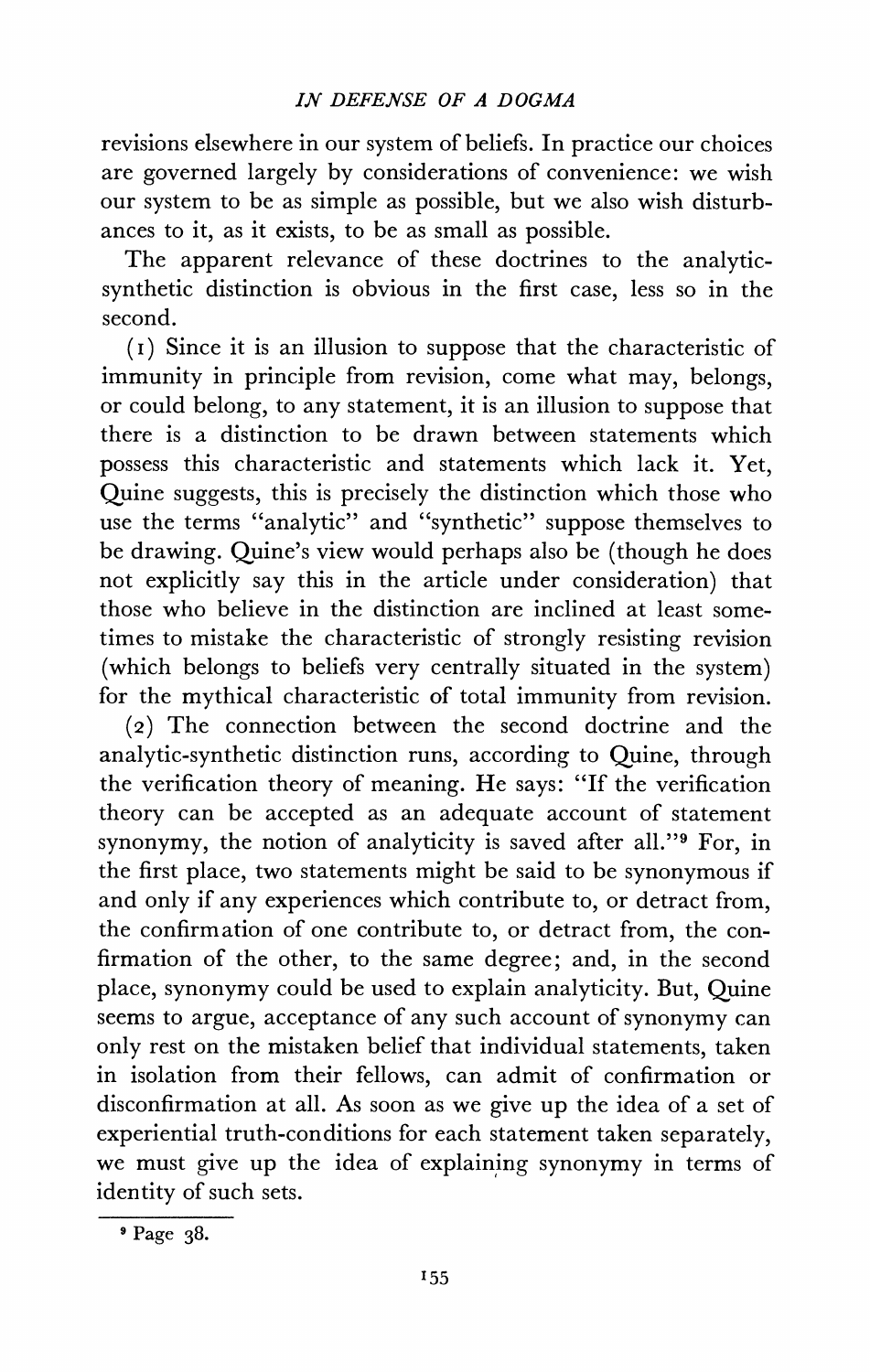Now to show that the relations between these doctrines and the analytic-synthetic distinction are not as Ouine supposes. Let us take the second doctrine first. It is easy to see that acceptance of the second doctrine would not compel one to abandon, but only to revise, the suggested explanation of synonymy. Quine does not deny that individual statements are regarded as confirmed or disconfirmed, are in fact rejected or accepted, in the light of experience. He denies only that these relations between single statements and experience hold independently of our attitudes to *other* statements. He means that experience can confirm or disconfirm an individual statement, only given certain assumptions about the truth or falsity of other statements. When we are faced with a "recalcitrant experience," he says, we always have a choice of what statements to amend. What we have to renounce is determined by what we are anxious to keep. This view, however, requires only a slight modification of the definition of statement-synonymy in terms of confirmation and disconfirmation. All we have to say now is that two statements are synonymous if and only if any experiences which, on certain assumptions about the truth-values of other statements, confirm or disconfirm one of the pair, also, *on the same assumptions*, confirm or disconfirm the other to the same degree. More generally, Quine wishes to substitute for what he conceives to be an oversimple picture of the confirmation-relations between particular statements and particular experiences, the idea of a looser relation which he calls "germaneness" (p. 43). But however loosely "germaneness" is to be understood, it would apparently continue to make sense to speak of two statements as standing in the same germanenessrelation to the same particular experiences. So Quine's views are not only consistent with, but even suggest, an amended account of statement-synonymy along these lines. We are not, of course, concerned to defend such an account, or even to state it with any precision. We are only concerned to show that acceptance of Quine's doctrine of empirical confirmation does not, as he says **Lances doctrine of chips**  $\alpha$ <sub>s</sub>, entail giving up the attempt to define statement-synonymy in terms of confirmation.<br>Now for the doctrine that there is no statement which is in

principle immune from revision, no statement which might not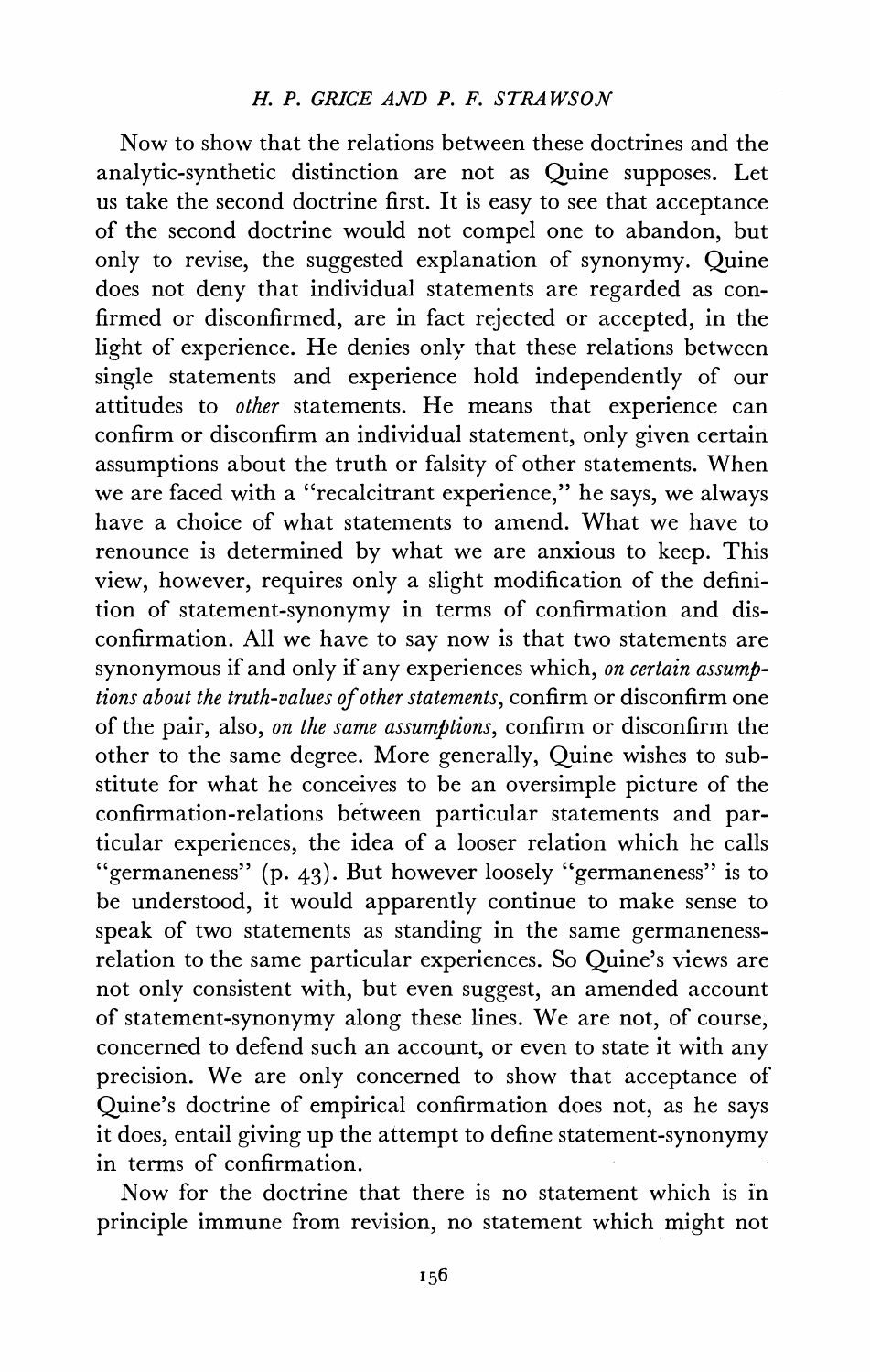**be given up in the face of experience. Acceptance of this doctrine is quite consistent with adherence to the distinction between analytic and synthetic statements. Only, the adherent of this distinction must also insist on another; on the distinction between that kind of giving up which consists in merely admitting falsity, and that kind of giving up which involves changing or dropping a concept or set of concepts. Any form of words at one time held to express something true may, no doubt, at another time, come to be held to express something false. But it is not only philosophers who would distinguish between the case where this happens as the result of a change of opinion solely as to matters of fact, and the case where this happens at least partly as a result of a shift in the sense of the words. Where such a shift in the sense of the words is a necessary condition of the change in truth-value, then the adherent of the distinction will say that the form of words in question changes from expressing an analytic statement to expressing a synthetic statement. We are not now concerned, or called upon, to elaborate an adequate theory of conceptual revision, any more than we were called upon, just now, to elaborate an adequate theory of synonymy. If we can make sense of the idea that the same form of words, taken in one way (or bearing one sense), may express something true, and taken in another way (or bearing another sense), may express something false, then we can make sense of the idea of conceptual revision. And if we can make sense of this idea, then we can perfectly well preserve the distinction between the analytic and the synthetic, while conceding to Quine the revisability-in-principle of everything we say. As for the idea that the same form of words, taken in different ways, may bear different senses and perhaps be used to say things with different truth-values, the onus of showing that this is somehow a mistaken or confused idea rests squarely on Quine. The point of substance (or one of them) that Quine is making, by this emphasis on revisability, is that there is no absolute necessity about the adoption or use of any conceptual scheme whatever, or, more narrowly and in terms that he would reject, that there is no analytic proposition such that we must have linguistic forms bearing just the sense required to express that proposition. But it is one thing to admit this, and quite another thing**